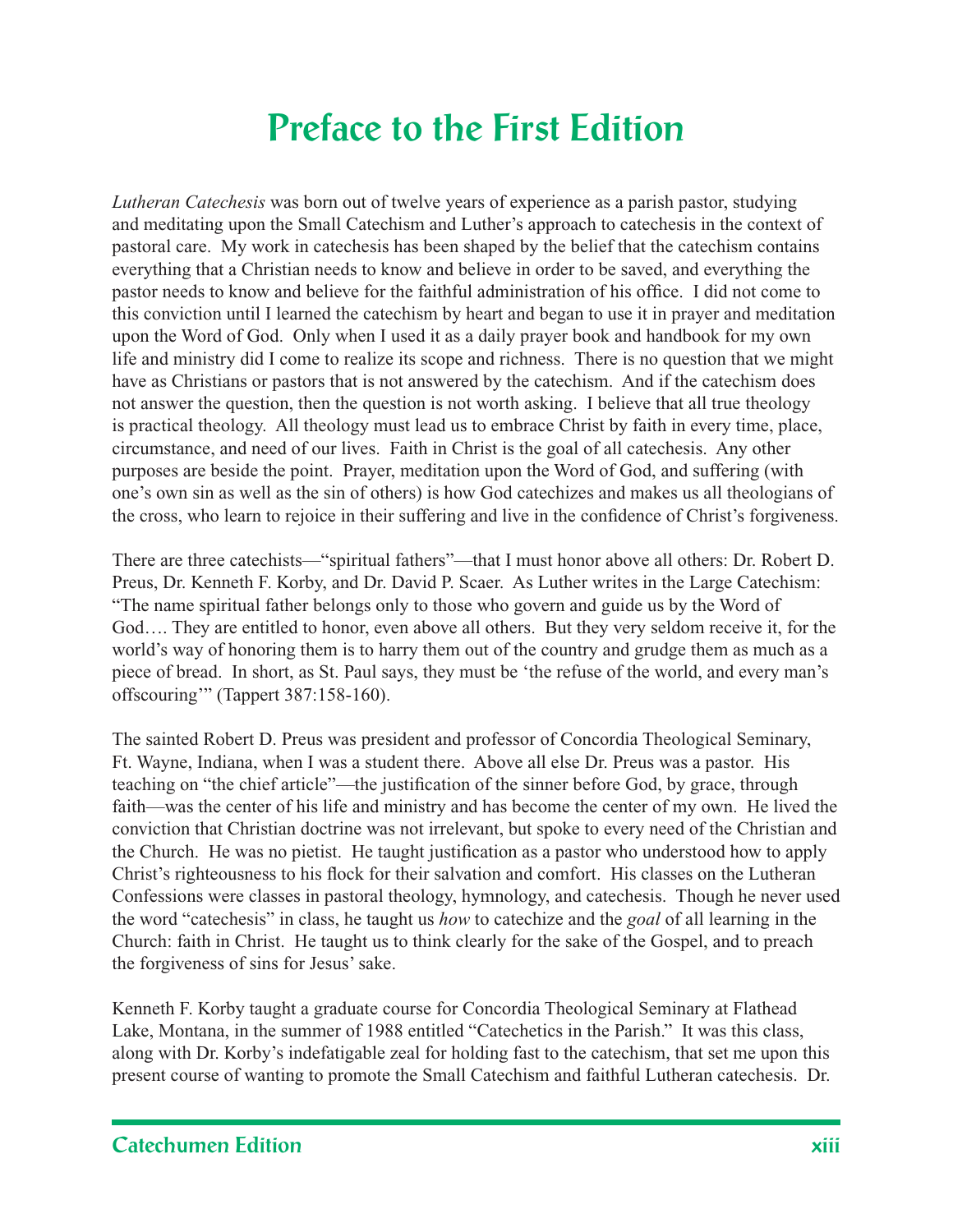Korby introduced me to the catechism as a prayer book and handbook for the Christian faith and ife. Dr. Korby is largely responsible for a renaissance of Lutheran catechesis in The Lutheran Church—Missouri Synod, and was most certainly the unwitting catalyst behind the formation of the Concordia Catechetical Academy. I am indebted to Dr. Korby for all his wise counsel and guidance over the years. He has always been a friend, and there are many young pastors such as myself who are honored to call him father. If it hadn't been for Dr. Korby's catechesis, *Lutheran Catechesis* would never have been written.

David P. Scaer was my catechist at the seminary and in several graduate courses since. His example as a classroom teacher, in both method and substance, gave me the clearest example of what it is to be a Lutheran catechist. He embodied Luther's "repentance, faith, and holy living" paradigm in his teaching and life. To be a Lutheran catechist, the pastor must demolish all of man's notions of human piety, goodness, and righteousness; he must hold up the righteousness of Christ in His death upon the cross as the only salvation for sinners; and he must preach faith as a gift of God through the Gospel and sacraments. David Scaer relentlessly taught the total depravity of man and the utter sufficiency of Christ—central truths and stumbling blocks in Lutheran catechesis. It is my judgment that, among my teachers, no one knew or understood Luther's mind and heart better than Dr. Scaer. Finally, Dr. Scaer taught me how to interpret the Scriptures. To the extent that I have gotten it right, it is to his credit. To the extent that I have missed the mark, the fault is mine.

It is also important to acknowledge the contributions of two outstanding teachers in my educational career who have contributed in their own way to this volume and my development as a catechist: Dr. Paul Bunjes and Dr. Rudolph Heinze. The late Dr. Bunjes, professor of music at Concordia College, River Forest, Illinois, had a method of instruction that included answering a question before he had asked it, in order to have his students repeat the answer, just as he had given it, once he had asked the question. Those who have had him (or me) know exactly what I'm talking about. *Answer:* "Christ is our only Savior from sin." *Question:* "Who is our only Savior from sin?" *Answer*: "Christ!" I have employed his method of "catechetical repetition" in my own teaching. Repetition and redundancy is a hallmark of Luther's catechetic. "What is a hallmark of Luther's catechetic?" "Repetition and redundancy." "Pastors must continually repeat themselves." "What must pastors do?" "Continually repeat themselves."

Dr. Rudolph Heinze, professor of history at Concordia College, River Forest, during the early 1980s, was a great storyteller. His history lectures were punctuated by "terms"—people's names, places, and events—that became the linchpins upon which the entire story hung. One by one the terms, posted on the overhead, would be woven through the wonderful prose of his lectures. Students took careful notes, allowing the terms to serve as their outline for the story. This vocabulary became the focus of their study. If one knew the terms, one knew the history and what it meant. Dr. Heinze's method squares well with Luther's emphasis upon teaching the language and vocabulary of faith. Dr. Heinze's example inspired the writing of 600 terms included in *Lutheran Catechesis* (204)*, Old Testament Catechesis* (184)*,* and *New Testament Catechesis* (212)*.*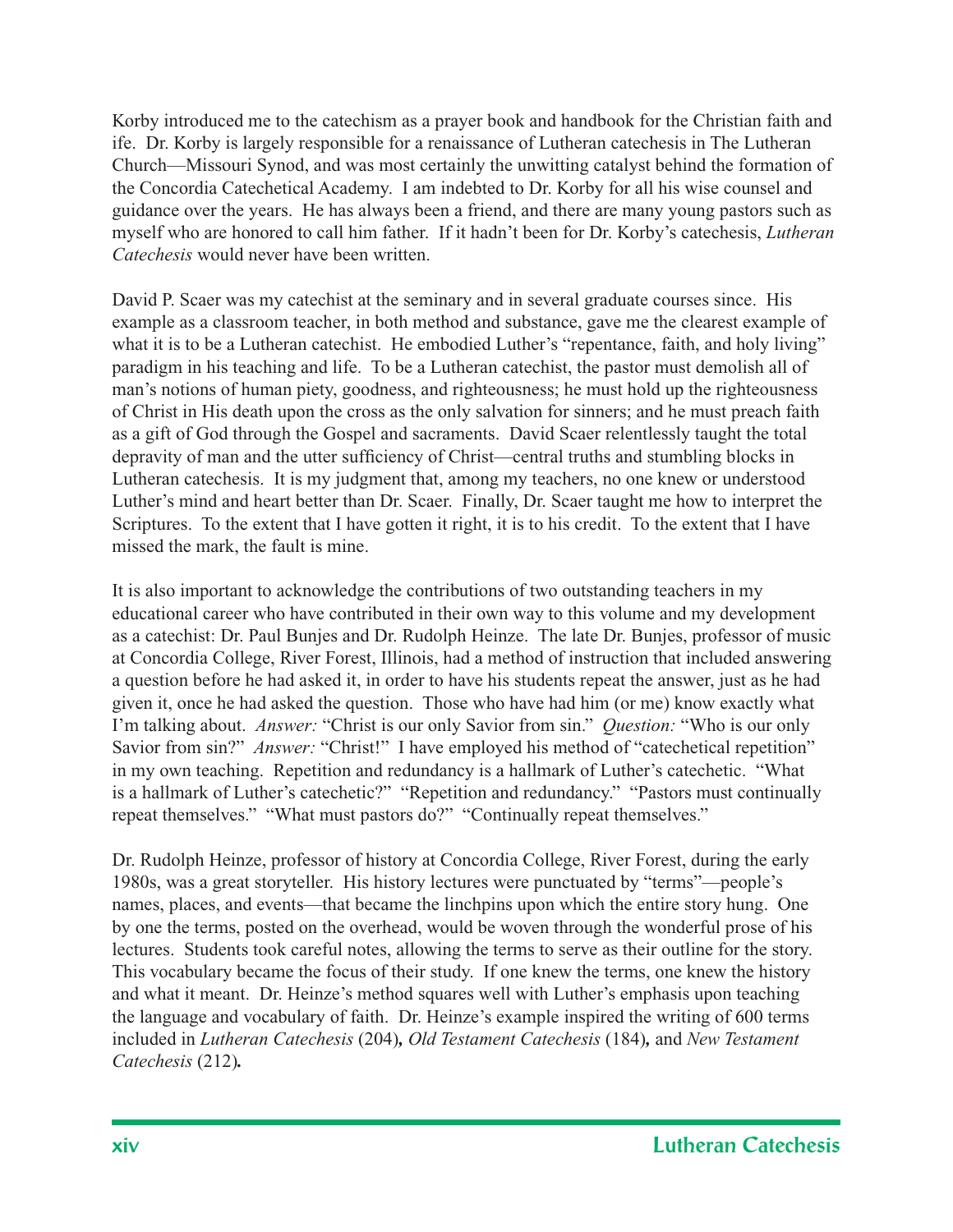I also want to acknowledge the encouragement and support of my brothers in office, fellow catechists and good friends, the Rev. John T. Pless, the Rev. Richard Resch, the Rev. John E. Klieve, the Rev. Rolf Preus, and the Rev. Stephen Wiest. Each in his own way has helped me understand what it is to be a pastor, and why we as pastors are called to teach the Word of God. The catechesis and consolation received from my father confessor over the last eight years has been an indispensable aid in helping me understand the place of private absolution and catechesis in pastoral care. I pray that all my brothers in office receive the gift of a faithful confessor. The Rev. John W. Fenton offered valuable suggestions on revisions to the final manuscript, particularly the sections on the divine liturgy. Kathryn A. Hill's dedication and attention to detail as a proofreader and technical editor, along with the questions and suggestions raised by her husband, the Rev. Michael J. Hill, helped me to sharpen the language of *Lutheran Catechesis*. Their help was very much appreciated. My wife and sons are always supportive and ever my teachers. They would not want me to say much more than this. Finally, I am indebted to my good friend and deacon, Matthew W. Gatchell. Without his loyalty, hard work, personal sacrifice, encouragement, and friendship, *Lutheran Catechesis* would never have been published.

Peter C. Bender The Ascension of Our Lord 13 May 1999